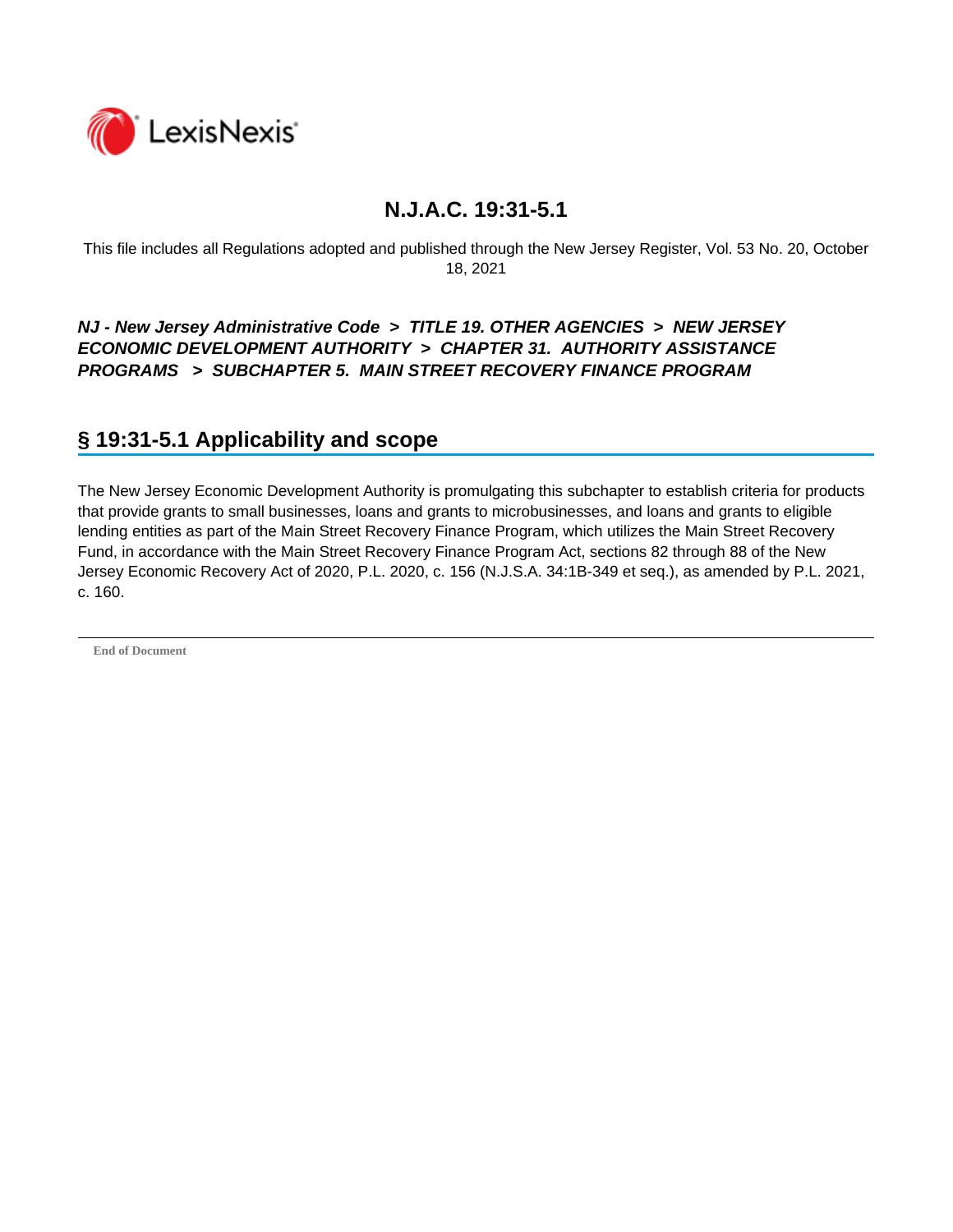

This file includes all Regulations adopted and published through the New Jersey Register, Vol. 53 No. 20, October 18, 2021

### *NJ - New Jersey Administrative Code* **>** *TITLE 19. OTHER AGENCIES* **>** *NEW JERSEY ECONOMIC DEVELOPMENT AUTHORITY* **>** *CHAPTER 31. AUTHORITY ASSISTANCE PROGRAMS* **>** *SUBCHAPTER 5. MAIN STREET RECOVERY FINANCE PROGRAM*

### **§ 19:31-5.2 Definitions**

The following words and terms, as used in this subchapter, shall have the following meanings, unless the context clearly indicates otherwise.

"Act" means the Main Street Recovery Finance Program Act, sections 68 through 81 of P.L. 2020, c. 156.

 "Authority" means the New Jersey Economic Development Authority established by section 4 of P.L. 1974, c. 80 (N.J.S.A. 34:1B-4).

 "Board" means the Board of the New Jersey Economic Development Authority, established by section 4 of P.L. 1974, c. 80 (N.J.S.A. 34:1B-4).

"Capital improvements" means:

**1.** Expenses that a business incurs for preparation and construction, repair, renovation, improvement, equipping, or furnishing on real property or of a building, structure, facility, or improvement to real property, site-related utility, including, but not limited to, water, electric, sewer, and stormwater, and transportation infrastructure improvements, plantings, solar panels and components, energy storage components, installation costs of solar energy systems, or other environmental components.

**2.** Expenses that a business incurs for obtaining, and installing furnishings and machinery, apparatus, or equipment, including, but not limited to, material goods subject to bonus depreciation under sections 168 and 179 of the Federal Internal Revenue Code (26 U.S.C. §§ 168. and 179), for the operation of a business on real property or in a building, structure, facility, or improvement to real property.

**3.** "Capital improvements" shall not include site acquisition; vehicles and heavy equipment not permanently located in the building, structure, facility, or improvement; any capital improvement for which the business received any grant financial assistance from any State source; costs of a lease, including any capital lease; or any soft costs.

"Community development financial institution" means a financial institution certified by the U.S. Department of the Treasury as a community development financial institution. (12 CFR 1805.201).

 "Eligible microbusiness" means any microbusiness that satisfies the relevant eligibility criteria set forth at N.J.A.C. 19:31-5.3 for direct financial assistance from the Authority.

 "Eligible small business" means any small business that satisfies the relevant eligibility criteria set forth at subsection (b) of section 85 of P.L. 2020, c. 156 (N.J.S.A. 34:1B-352) and N.J.A.C. 19:31-5.3.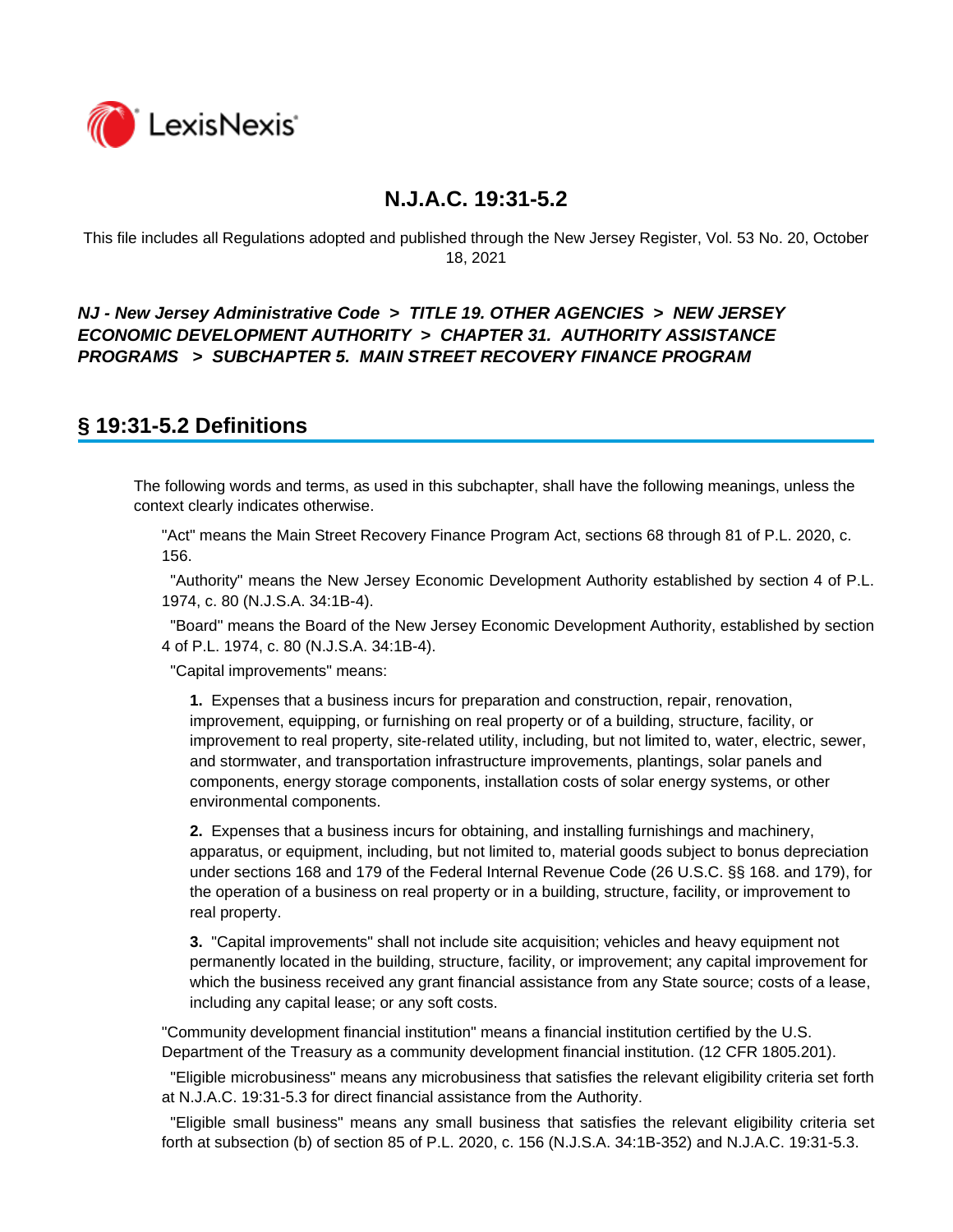"Full-time employee" means:

**1.** A person:

**i.** Who is employed by a business for consideration for at least 35 hours a week and whose wages are subject to withholding as provided in the New Jersey Gross Income Tax Act, N.J.S.A. 54A:1-1 et seq.; or

**ii.** Who is employed by a professional employer organization pursuant to an employee leasing agreement between the business and the professional employer organization for at least 35 hours a week and whose wages are subject to withholding as provided in the New Jersey Gross Income Tax Act, N.J.S.A. 54A:1-1 et seq.; or

**iii.** Who is a partner of a business who works for the partnership for at least 35 hours a week and whose distributive share of income, gain, loss, or deduction, or whose guaranteed payments, or any combination thereof, is subject to the payment of estimated taxes, as provided in the New Jersey Gross Income Tax Act, N.J.S.A. 54A:1-1 et seq.; or

**iv.** Who is a resident of another state and would be eligible under subsections i, ii, or iii above, but whose income is not subject to the New Jersey Gross Income Tax Act, N.J.S.A. 54A:1-1 et seq., due to a reciprocity agreement with the other state.

**2.** The Authority may determine a different number of hours a week or other standard of service generally accepted by custom or practice as full-time employment for paragraph 1 above.

**3.** "Full-time employee" shall not include any person who works for the business as an independent contractor or on a consulting basis.

"Fund" means the Main Street Recovery Finance Fund established under the Main Street Recovery Finance Program pursuant to section 84 of P.L. 2020, c. 156 (N.J.S.A. 34:1B-351).

 "Home-based business" means a business that does not have a separate entrance for commercial customers and that requires customers to enter the residential portion of the property in order to conduct business, provided that bed and breakfast establishments are not considered home-based businesses.

 "Microbusiness" means a business, including non-profit entities, that produces goods or provides services and has fewer than 10 full-time employees and annual gross revenue of less than \$1,500,000 at the time of application for a loan or grant under the program. The business shall have a physical location in the State, provided the location cannot be residential, unless the location is a home-based business.

 "Microbusiness lenders" means community development financial institutions, minority depository institutions, or other eligible lenders.

 "Minority depository institution" means any Federally insured depository institution that is listed on the Federal Deposit Insurance Corporation's Minority Depository Institutions List, which is available on the Federal Deposit Insurance Corporation's website.

 "Other eligible lender" means a zone development corporation as defined in section 3 of P.L. 1983, c. 303 (N.J.S.A. 52:27H-62), that is located in a municipality with a population greater than 100,000. It also means other nonprofit lenders, such as an economic development corporation or community development corporation. To be an other eligible lender, the lender shall have a minimum of 10 years of experience in lending to microbusinesses.

 "Product" means a sub-program established by the Authority under the Program to provide a particular type of financial assistance to one or more categories of eligible entities.

 "Program" means the Main Street Recovery Finance Program established pursuant to section 84 of P.L. 2020, c. 156 (N.J.S.A. 34:1B-351).

 "Qualified opportunity zone" means a Federal population census tract in this State that was eligible to be designated as a qualified opportunity zone pursuant to 26 U.S.C. § 1400.Z-1.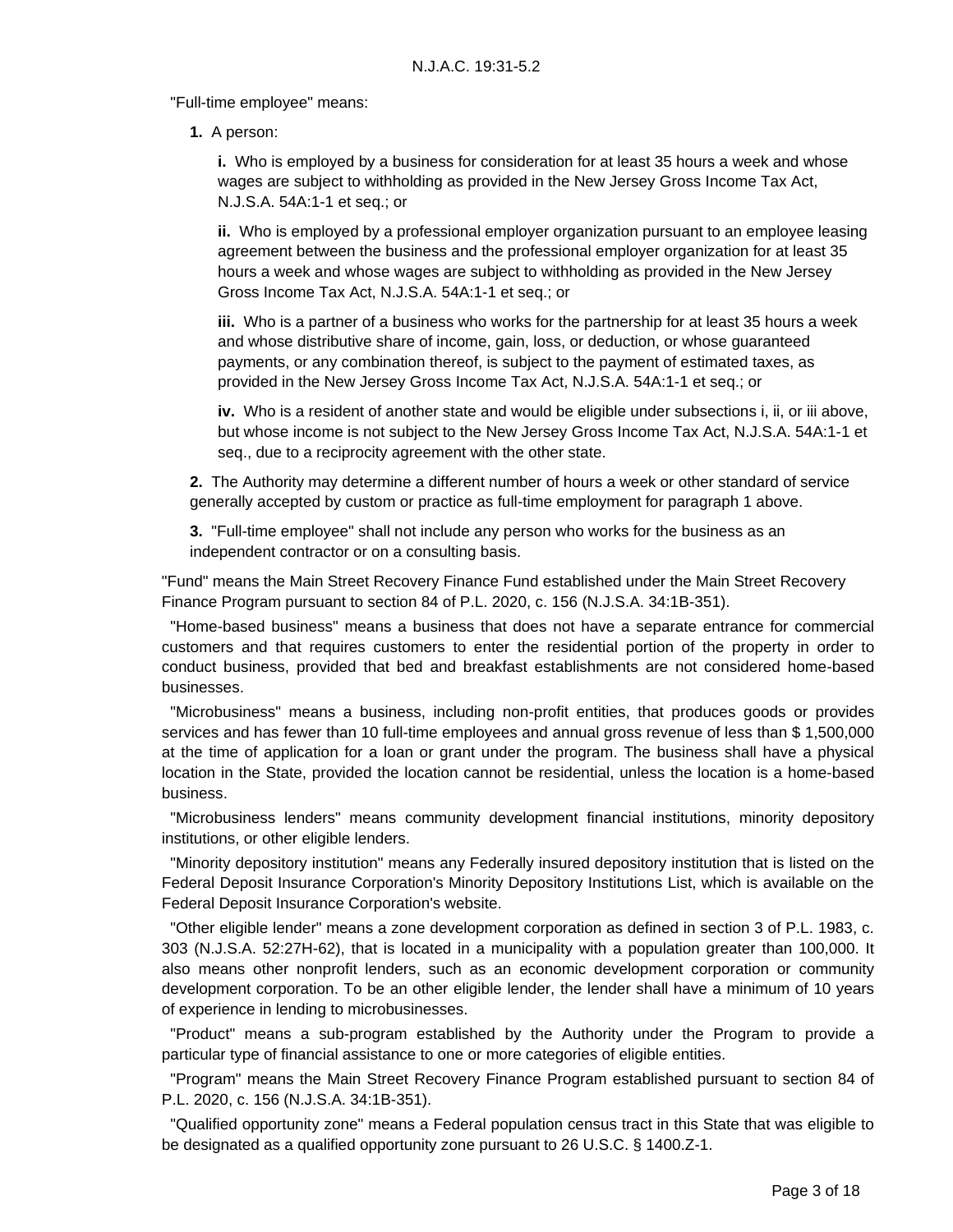"Small business" means a business, including non-profit entities, engaged in the conduct of a trade or business in this State that qualifies as a "small business concern" within the meaning of the Federal Small Business Act, Pub. L. 85-536 (15 U.S.C. § 631. et seq.) for the purpose of the small business's eligibility assistance from the United States Small Business Administration. The Authority shall determine whether a business is a "small business" based solely on the applicant and shall not consider any affiliates or other businesses related to the applicant. The business shall have a physical location in the State, provided the location cannot be residential unless the location is a home-based business.

 "Soft costs" means all costs associated with financing, design, engineering, legal, or real estate commissions, including, but not limited to, architect fees, permit fees, loan origination and closing costs, construction management, freight and shipping delivery, early lease termination costs, air fare, mileage, tolls, gas, meals, packing material, marketing, temporary signage, incentive consultant fees, Authority fees, loan interest payments, escrows, or other similar costs.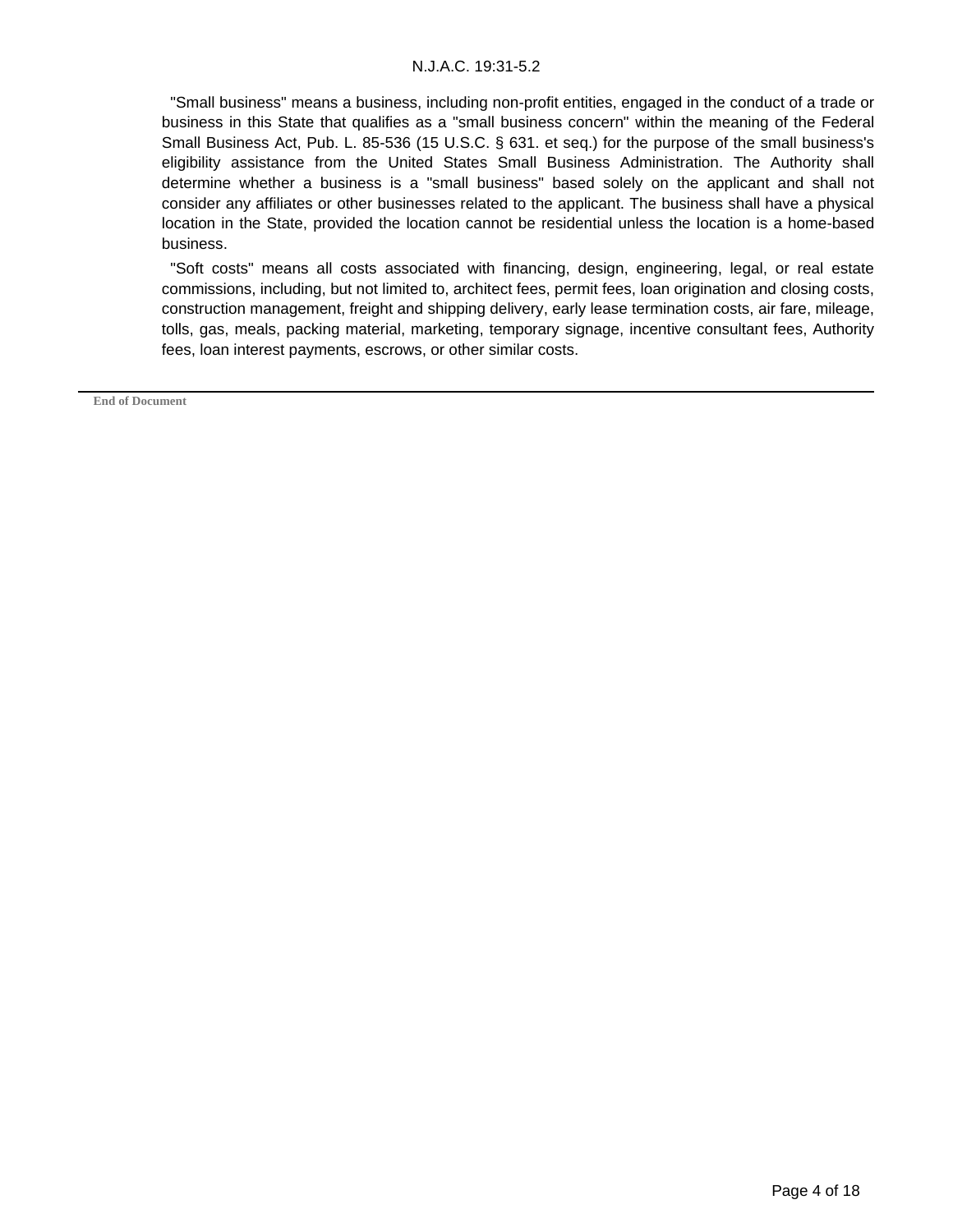

This file includes all Regulations adopted and published through the New Jersey Register, Vol. 53 No. 20, October 18, 2021

### *NJ - New Jersey Administrative Code* **>** *TITLE 19. OTHER AGENCIES* **>** *NEW JERSEY ECONOMIC DEVELOPMENT AUTHORITY* **>** *CHAPTER 31. AUTHORITY ASSISTANCE PROGRAMS* **>** *SUBCHAPTER 5. MAIN STREET RECOVERY FINANCE PROGRAM*

## **§ 19:31-5.3 Product description and eligibility criteria**

**(a)** The Board may establish grant products that shall make available grants to eligible small businesses, subject to availability of funds in the Fund. Eligibility criteria shall be the following:

**1.** Eligible grant uses shall be capital improvements or operating expenses. The eligible capital improvement may be made by an entity that is wholly owned by the applicant;

**2.** Eligible capital improvements by a home-based business shall be the purchase and installation of new furniture and equipment but shall not include building renovations and improvements. For purposes of home-based businesses, allowable furniture and equipment must be used exclusively for the business and must not be attached to the building;

**3.** A small business shall be eligible to receive a grant if the small business demonstrates to the Authority at the time of application that:

**i.** The small business has complied with all requirements for filing tax and information returns and for paying or remitting required State taxes and fees by submitting a tax clearance certificate, as described at section 1 of P.L. 2007, c. 101 (N.J.S.A. 54:50-39); and

**ii.** After execution of the grant agreement, the small business shall pay each full-time and part-time employee during the term of the grant not less than \$ 15.00 per hour or 120 percent of the minimum wage fixed under subsection (a) of section 5 of P.L. 1966, c. 113 (N.J.S.A. 34:11-56a4), whichever is higher, except that the small business shall pay not less than 120 percent of the minimum wage to an employee who customarily and regularly receives gratuities or tips; and

**4.** In addition to the requirements at (a)2 above, a small business shall be eligible to receive a grant for capital improvements only if the small business demonstrates to the Authority, at the time of application, that:

**i.** Any capital improvement in excess of \$ 50,000 and undertaken with grant funds shall comply with standards established by the Authority, and published on the Authority's website, in accordance with the green building manual prepared by the Commissioner of the Department of Community Affairs pursuant to section 1 of P.L. 2007, c. 132 (N.J.S.A. 52:27D-130.6), regarding the use of renewable energy, energy-efficient technology, and non-renewable resources to reduce environmental degradation and encourage long-term cost reduction;

**ii.** Each worker employed to perform construction work in connection with a capital improvement undertaken with grant funds in excess of \$ 50,000 shall be paid not less than the prevailing wage rate for the worker's craft or trade, as determined by the Commissioner of the Department of Labor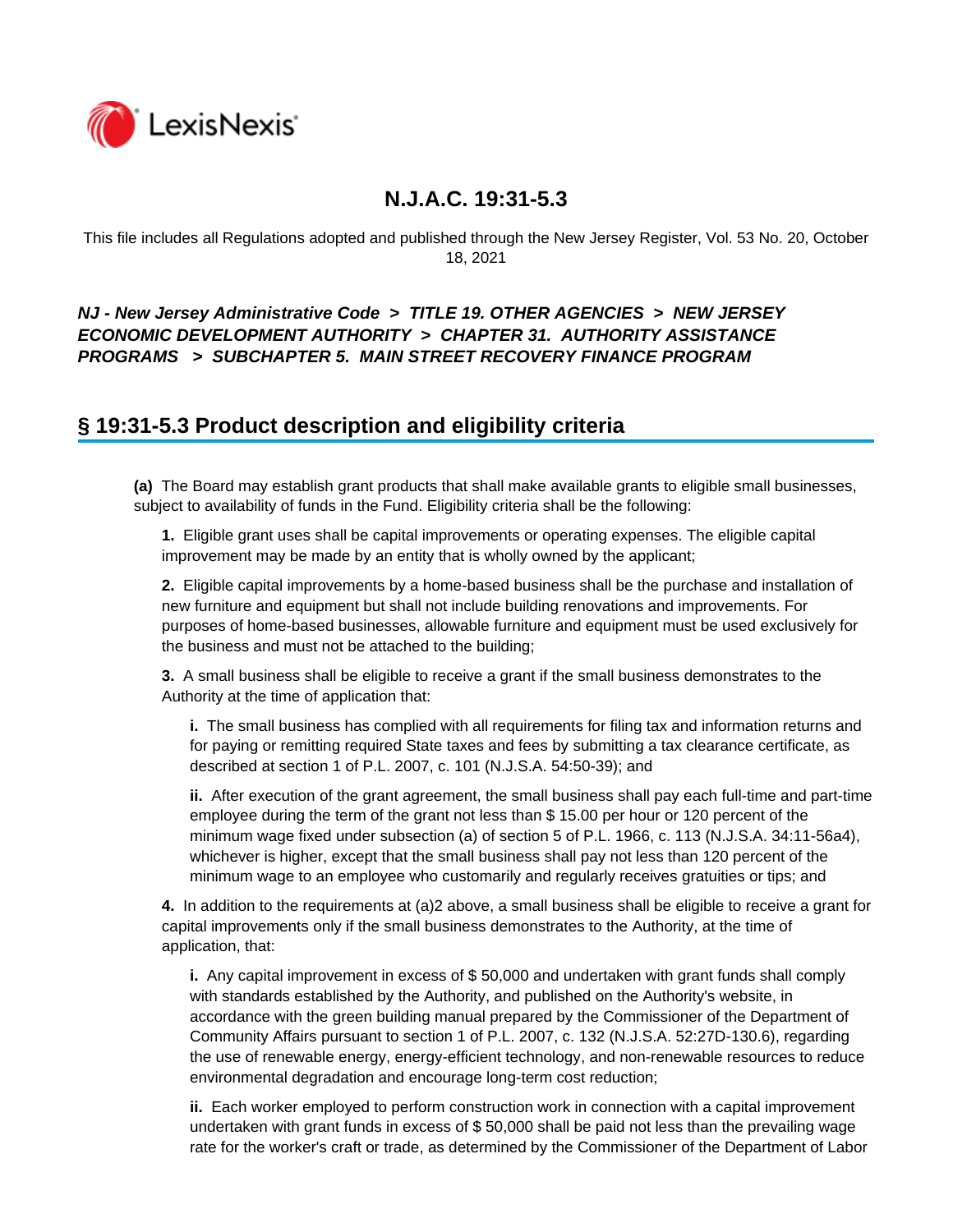and Workforce Development pursuant to P.L. 1963, c. 150 (N.J.S.A. 34:11-56.25 et seq.). This requirement shall extend through the term of the grant. For purposes of this provision, "worker" shall mean any person working on a capital improvement, whether employed by the small business or the small business's contractor or subcontractor; and

**iii.** The applicant leases or owns the facility at which capital improvement is made. If the applicant leases the facility, the applicant must have the right to make the capital improvements.

**(b)** The Board may establish grant and loan products that shall make available grant and loans to eligible microbusiness lenders, subject to availability of funds in the Fund. Eligibility criteria shall be the following:

**1.** Eligible grant and loan uses shall be strengthening capital structures, leveraging additional debt capital, and increasing lending and investing in economically disadvantaged communities in New Jersey. Any lending and investing by the microbusiness lender using grant and loans from the Authority shall be limited to microbusinesses.

**2.** A microbusiness lender shall be eligible to receive a grant or loan, if the microbusiness lender demonstrates to the Authority at the time of application that the microbusiness lender has a minimum of 10 years of experience in lending to microbusinesses.

**3.** Grants available to microbusiness lenders may include a grant for the purpose of providing technical assistance to microbusinesses applying for financial assistance to the microbusiness lender. The technical assistance grant may be awarded in conjunction with a loan to the microbusiness lender. To be eligible for loans that include such grants, the microbusiness lender must demonstrate to the Authority at the time of application that the microbusiness lender has the capacity to provide technical assistance.

**(c)** The Board may establish loan products that shall make available to eligible microbusinesses, subject to availability of funds in the Fund. Eligibility criteria shall be the following:

**1.** Eligible loan uses shall include, but are not limited to, capital improvements, employee training, salaries for new positions, and day-to-day operating expenditures, including payroll, rent, utilities, insurance, and purchases of goods and services.

**2.** The Board may establish conditions where the loans provided to eligible microbusinesses may be forgiven at the Authority's discretion; and

**3.** Any other eligibility criteria consistent with the Act that the Authority determines accomplishes the purpose of the microbusiness loan product, which other eligibility shall be posted by the Authority on its website.

**(d)** The following apply to all products established under the Main Street Recovery Finance Program:

**1.** The following apply to the extent that the number of employees or full-time employees is a criteria for a business to qualify as a microbusiness or small business:

**i.** If the business employs employees through a professional employer organization, the professional employer organization must be registered with the Department of Labor and Workforce Development pursuant to P.L. 2001, c. 260 (N.J.S.A. 34:8-67 et seq.); and

**ii.** The business must satisfy the minimum number of employees or full-time employees on the date of application and the date three months before the application.

**2.** Businesses that are engaged in the following are not eligible for funding directly from the Authority or through grants and loans to eligible microbusiness lenders: the conduct or purveyance of "adult" (that is, pornographic, lewd, prurient, obscene, or otherwise similarly disreputable) activities, services, products, or materials (including nude or semi-nude performances or the sale of sexual aids or devices); any auction, bankruptcy, fire, "lost-our-lease," "going-out-of-business," or similar sale; sales by transient merchants, Christmas tree sales, or other outdoor storage; or any activity constituting a nuisance.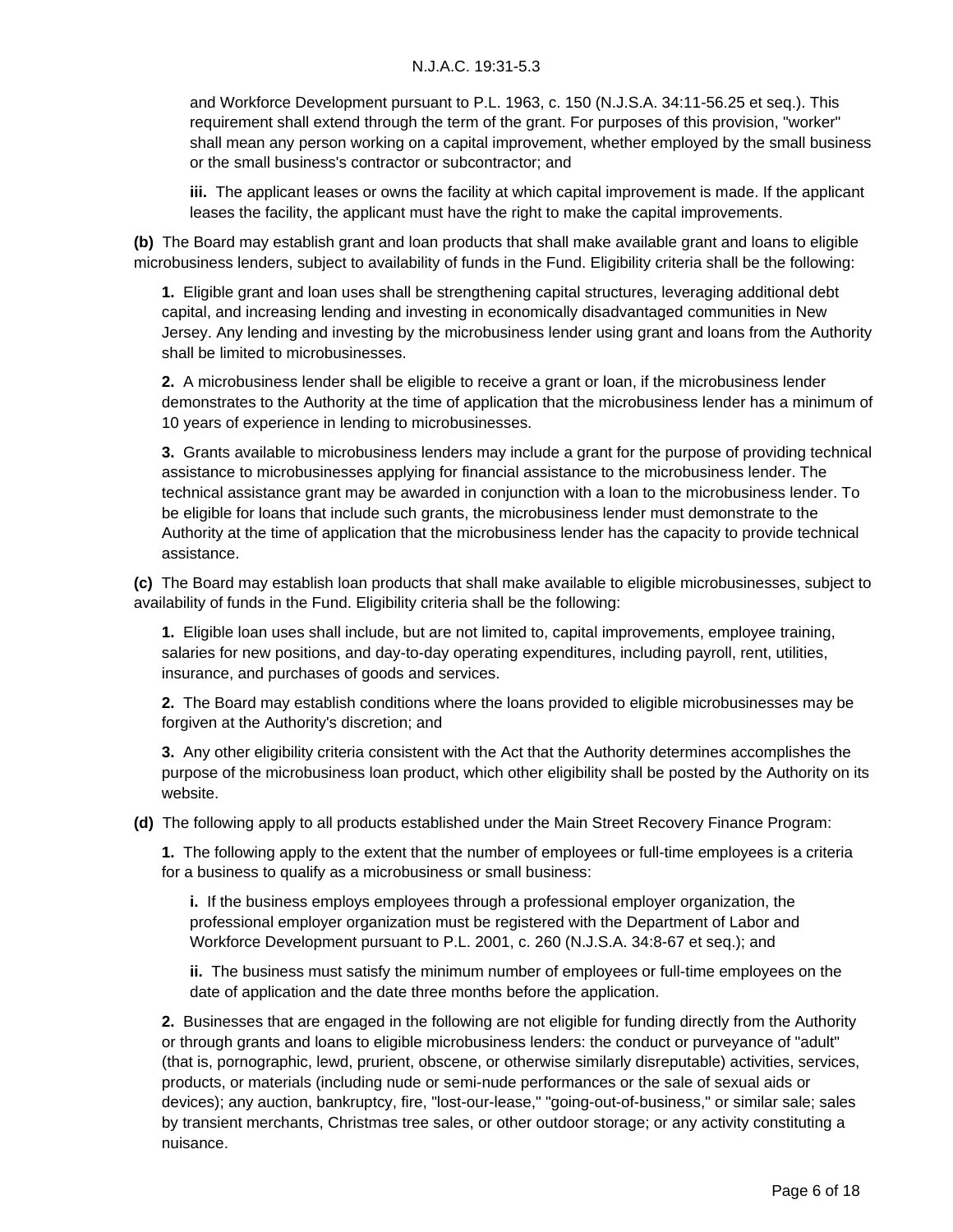**3.** In its allocation of financial assistance, directly to businesses or through grants and loans to eligible microbusiness lenders, the Authority may consider the business's benefit to the community in which it is situated and the degree to which the business enhances economic development in communities that have been severely impacted by the COVID-19 pandemic when making awards under the Program. The Authority may prioritize or make available a percentage of the funds under grant products to businesses in qualified opportunity zones.

**4.** To the extent permitted by law and based on the recommendations of a disparity study to be conducted by the Authority evaluating the relative availability of capital and related banking resources for small businesses and microbusinesses that are women- and minority-owned, the Authority shall establish policies, practices, protocols and, if appropriate, minimum percentages of the Fund to be set aside for eligible small businesses and microbusinesses that are minority- or women-owned.

**5.** For all loan products, the Authority shall establish the term and interest rate based on economic conditions prevailing in the market. The Authority shall post the term and interest rate on its website.

**(e)** Pursuant to (a) above, a small business improvement grant product is established that shall provide reimbursement grants of up to \$ 50,000 to eligible small businesses in an amount equaling 50 percent of the eligible capital improvement.

**1.** Only one grant shall be awarded per applicant. An applicant shall apply for the grant in a single application for all capital improvement costs or for separate locations. No landlords shall be eligible under the Program.

**2.** The eligible capital improvements must be at least \$ 5,000.

**3.** No grant shall be approved for a capital improvement that commenced, or was purchased, prior to two years before the date of the application, but in no event prior to March 9, 2020.

**4.** After the date of closing of the grant, the applicant shall remain at the location two years for grant awards not exceeding \$ 25,000 or four years for all other grant awards.

**(f)** Pursuant to (a) above, a small business lease grant product is established that shall provide grants to eligible small businesses that make lease decisions through new leases, lease amendments, and lease extensions. Grants shall be disbursed in two payments. The first disbursement shall be up to 20 percent of the annualized lease payment as of the date of closing of the grant, and the second disbursement shall be up to 20 percent of the annualized lease payment as of the first anniversary of the date of closing of the grant.

**1.** Only one grant shall be awarded per applicant for the same location. Only one location shall be included in one application. An applicant seeking a grant for more than one location shall submit an application for each location.

**2.** The applicant's landlord cannot have any ownership interest in the applicant.

**3.** The leased premises shall be used as office, commercial, or retail space.

**4.** Applicants who have or are seeking to expand, renew, or newly lease commercial space are eligible. No grant shall be approved for an expansion, renewal, or new lease with an effective date prior to one year before the date of the application, but in no event prior to March 9, 2020.

**5.** The new or additional space or the space that is being renewed must measure more than 250 square feet and be fully or partially located on the first floor.

**6.** Applicants shall remain at the leased premises for five years after the date of closing of the grant. Tenants may have a right to purchase after the five-year period.

**7.** Applicants that are terminating an existing lease and obtaining a new lease must demonstrate that the new lease is at least 250 square feet larger than the prior space.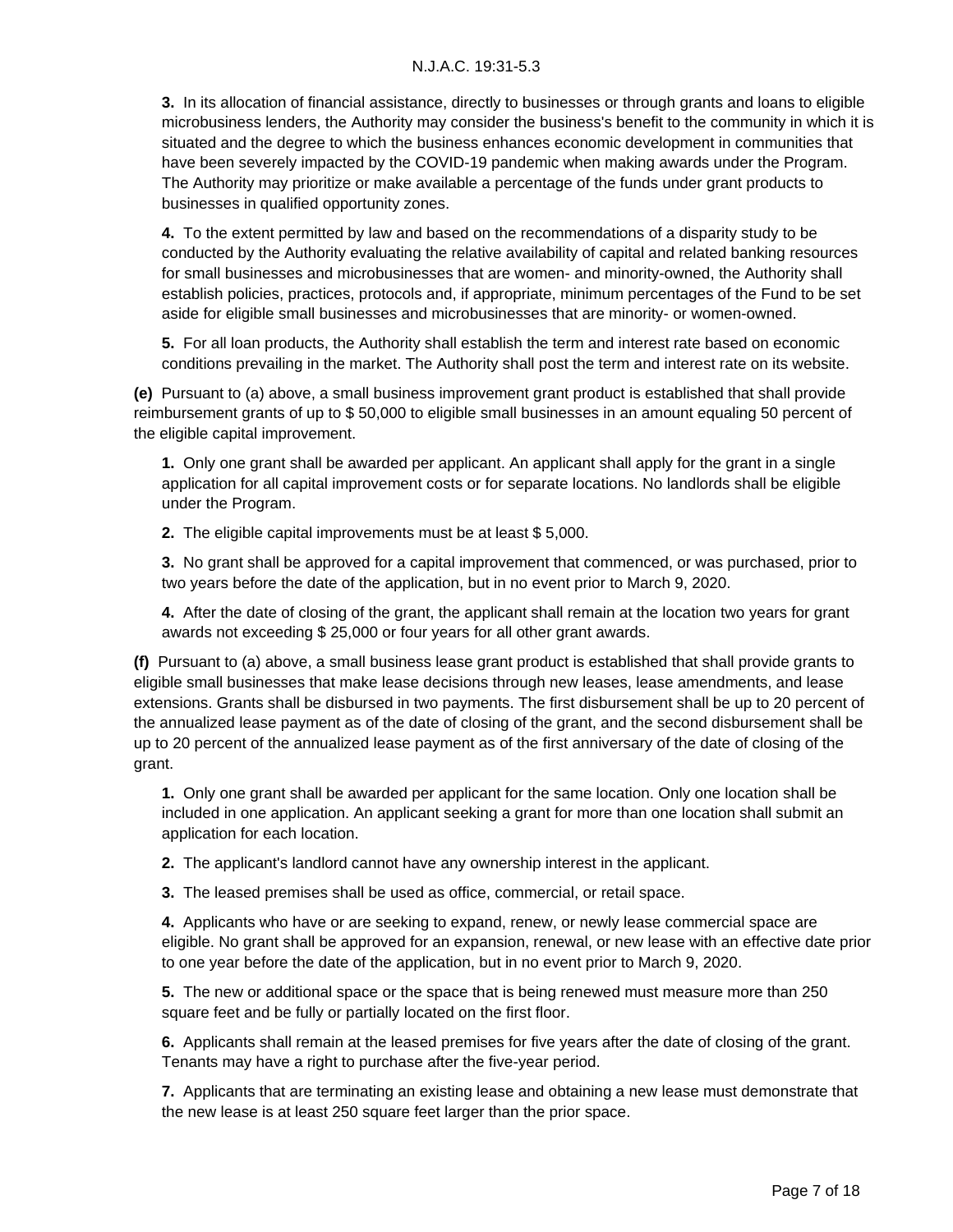**8.** Applicants who have already expanded or renewed their lease, or who are seeking to expand or renew their presently leased space, must demonstrate that they are current on rent payments.

**9.** The amount of the grant shall be based on the lower of the lease payments or market-rate pricing, as determined by the Authority, based upon comparable market rates. The Authority may obtain comparable market rates through a third-party. In considering comparable market rates, the Authority shall consider the base rent and all other payments due from the tenant to the landlord.

**10.** A small business leasing more than 10,000 square feet shall receive a grant based on the lease for the first 10,000 square feet.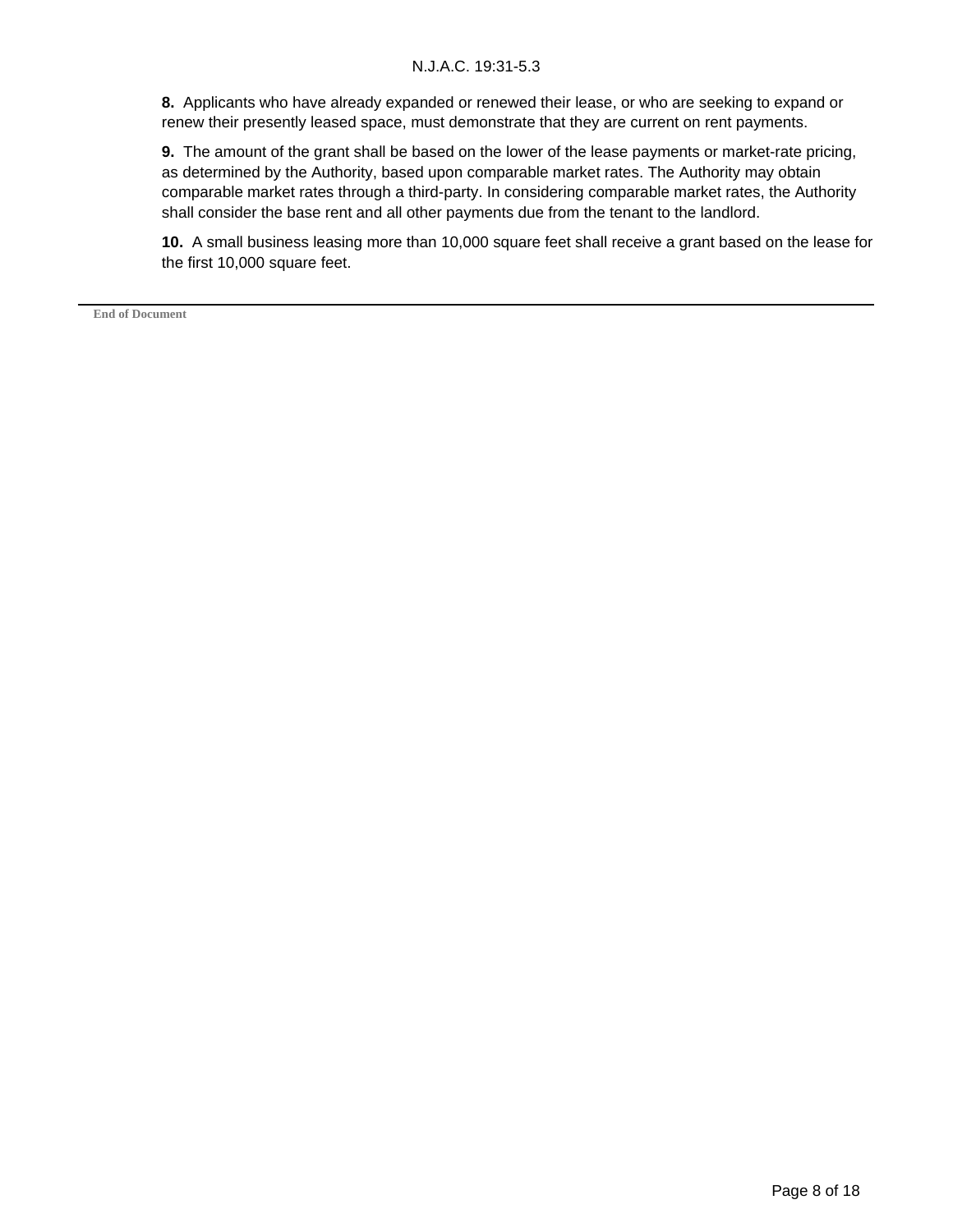

This file includes all Regulations adopted and published through the New Jersey Register, Vol. 53 No. 20, October 18, 2021

### *NJ - New Jersey Administrative Code* **>** *TITLE 19. OTHER AGENCIES* **>** *NEW JERSEY ECONOMIC DEVELOPMENT AUTHORITY* **>** *CHAPTER 31. AUTHORITY ASSISTANCE PROGRAMS* **>** *SUBCHAPTER 5. MAIN STREET RECOVERY FINANCE PROGRAM*

### **§ 19:31-5.4 Application and review**

**(a)** A small business, microbusiness, or microbusiness lender seeking financing through a product established in the program shall submit an application that shall be available on the Authority's website at www.njeda.com or by contacting the Authority.

**(b)** A completed application includes:

- **1.** The name of the applicant;
- **2.** The contact information of the applicant;

**3.** Except for loans to microbusiness lenders, the prospective future address of the applicant (if different);

**4.** The organizational type of the applicant;

**5.** The principal products and services and three-digit North American Industry Classification System number;

**6.** The New Jersey tax identification number;

- **7.** The Federal tax identification number;
- **8.** The most recent three Federal tax returns filed;

**9.** Except for loans to microbusiness lenders, the total number of full-time and part-time employees of the applicant, in New Jersey at the time of application, and three months prior to the submission of the application;

**10.** Except for loans to microbusiness lenders, the comprehensive list of the applicant's locations in New Jersey and the function performed at each location;

**11.** A completed legal questionnaire disclosing all relevant legal matters in accordance with the Authority debarment and disqualification rules at N.J.A.C. 19:30-2;

**12.** Submission of a tax clearance certificate, pursuant to P.L. 2007, c. 101;

**13.** For any grant product pursuant to N.J.A.C. 19:31-5.3(a), including, but not limited to, the small business improvement grant product and the small business lease grant product, WR 30, payroll reports, or equivalent documentation for the quarter preceding submission of application;

**14.** For the small business improvement grant product, an application shall include: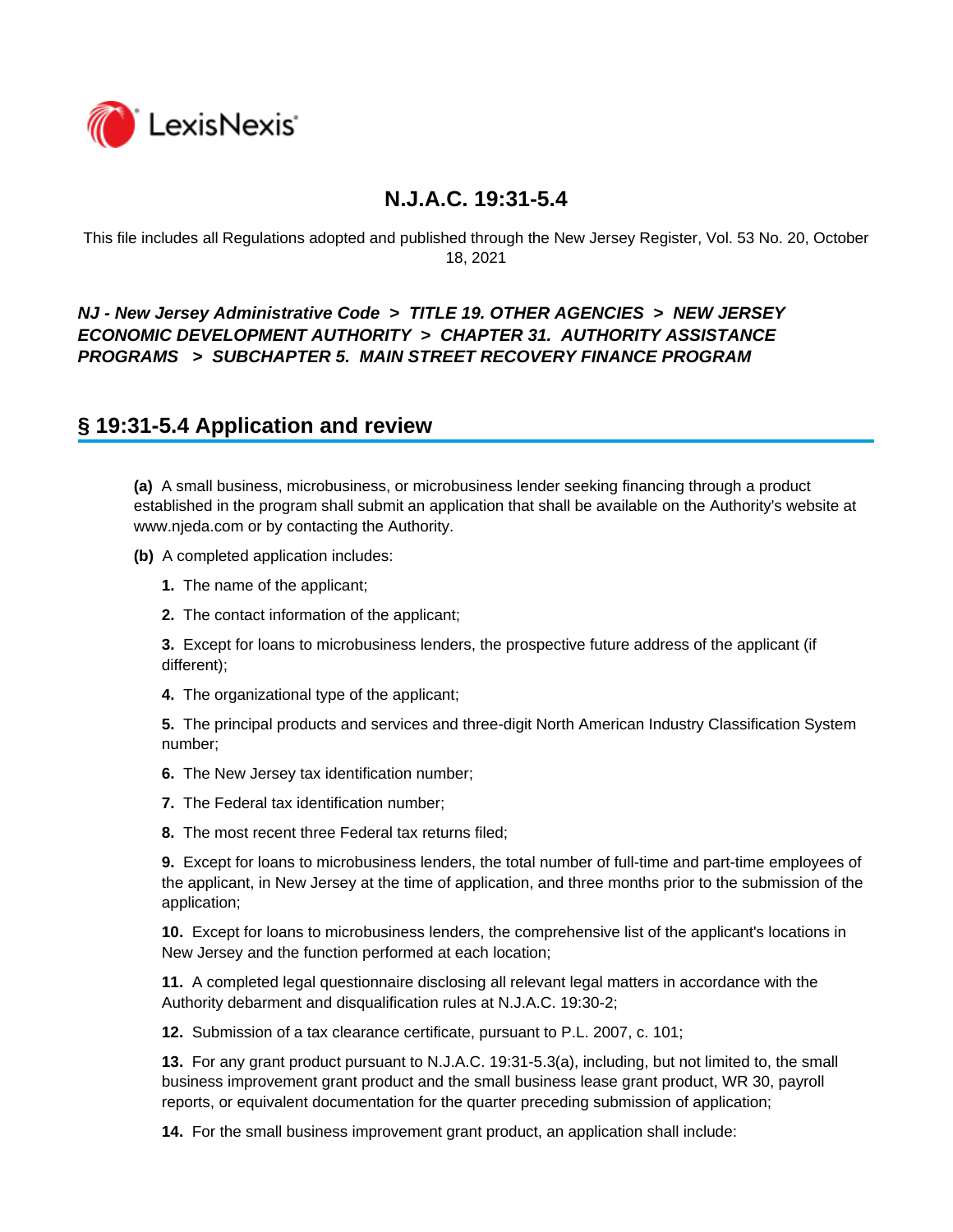- **i.** Executed lease or recorded deed evidencing site control of the relevant property;
- **ii.** Documentation evidencing proof of past or proposed eligible capital improvements; and

**iii.** If the property is leased, evidence that the landlord has granted the applicant the right to make the capital improvements;

**15.** For the small business lease grant product, an application shall include:

**i.** A copy of the lease for the relevant property, which must include square footage and rent; and

**ii.** For applicants who have already expanded or renewed their lease, or who are seeking to expand or renew their presently leased space, documentation that the applicant is current on rent payments;

**16.** For microbusiness lenders, an application shall include:

**i.** A comprehensive description of the applicant's lending portfolio that demonstrates the applicant's lending experience with microbusinesses and capacity to lend to microbusinesses;

**ii.** A description of the applicant's experience working in communities and business segments underserved by the banking sector; and

**iii.** For products that include a grant to provide technical assistance to microbusinesses, a description of the applicant's capacity to provide the technical assistance;

**17.** A certification under the penalty of perjury from the applicant, or an authorized agent of the applicant, that the information provided in the application is true; and

**18.** Any other necessary and relevant information as determined by the Authority for any product or for a specific application.

**(c)** The Authority shall conduct a review of the applications commencing with the completed application bearing the earliest submission date. If interest in a product so warrants, at the Authority's discretion and upon notice, the Authority may institute a competitive application process whereby all completed applications submitted by a date certain will be evaluated as if submitted on that date. The review of a submitted application will determine whether the applicant:

- **1.** Complies with the eligibility criteria;
- **2.** Satisfies the submission requirements; and
- **3.** Provides adequate information for the subject application.

**(d)** Before the Authority may approve an eligible business's application:

**1.** The Authority will confirm with the New Jersey Department of Labor and Workforce Development, Department of Environmental Protection, and the Department of the Treasury that the applicant is in compliance by being in substantial good standing with the statutes, rules, and other enforceable standards of the respective department, or, if a compliance issue exists, the eligible business has entered into an agreement with the respective department that includes a practical corrective action plan, as applicable.

**i.** Substantial good standing shall be determined by each department and mean, at a minimum, that the eligible business:

**(1)** As to the Department of Labor and Workforce Development and the Department of Environmental Protection:

**(A)** Is in substantial compliance with all material statutes, rules, and other enforceable standards of the respective department that apply to the eligible business; and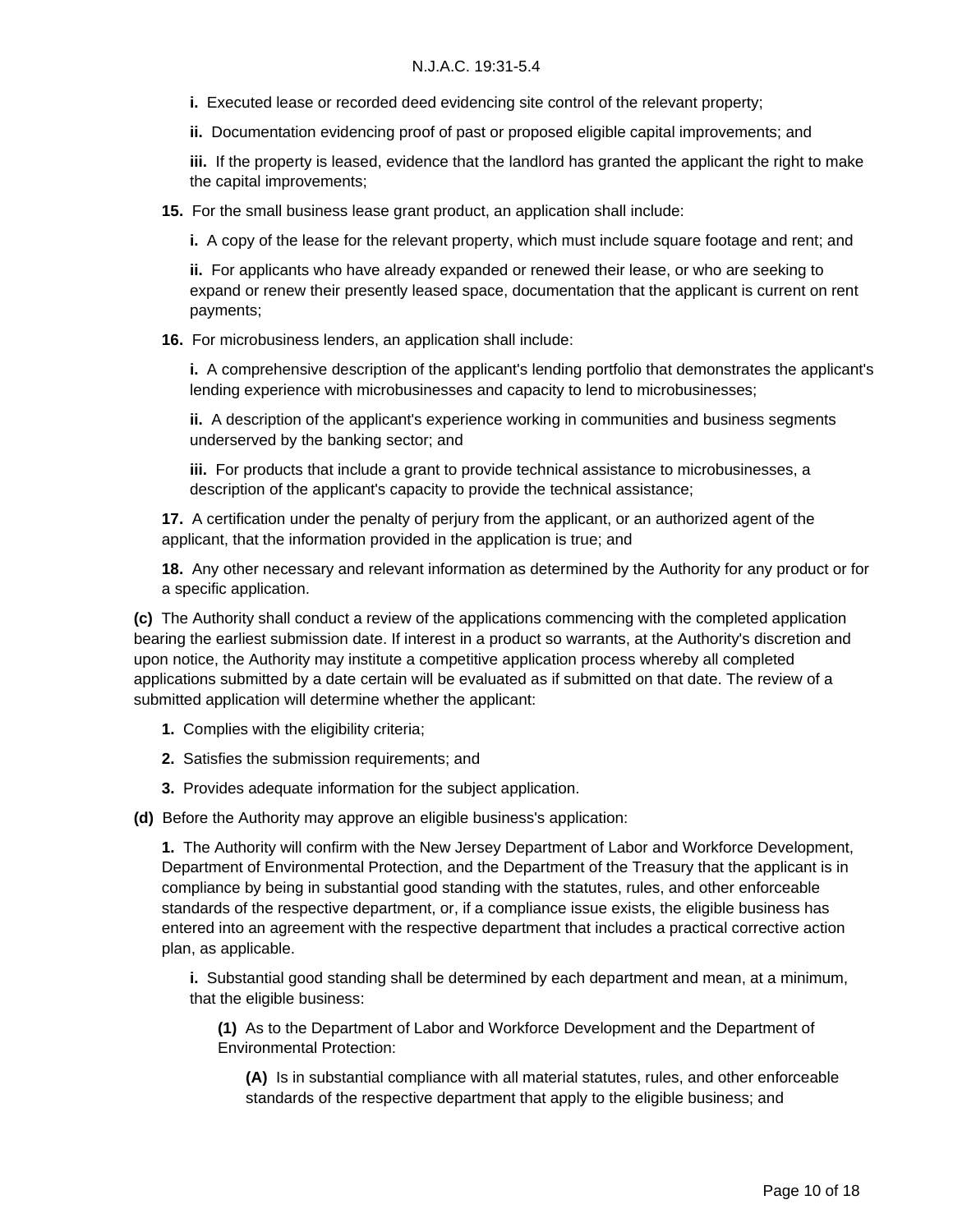**(B)** Has no material violations of those statutes, rules, or other enforceable standards that remain substantially unresolved through entry into a corrective action plan, or other agreement with the department, with respect thereto; and

**(2)** As to all other departments, has no unpaid liability in excess of any threshold dollar amount(s) that may be established by each respective department.

**ii.** If the Department of Labor and Workforce Development, the Department of Environmental Protection, or the Department of the Treasury promulgates or issues its own more stringent rule or standard defining the term "substantial good standing," the respective department shall use such rule or standard to determine whether a business is in substantial good standing.

**2.** The Authority shall confirm that the applicant is in good standing on all financial assistance received from the Authority.

**3.** The Authority may contract with an independent third party to perform a background check on the eligible business.

**(e)** Upon completion of the review of an application pursuant to this section, the Authority shall determine whether or not to approve the application and the amount of assistance to be granted. The Authority shall notify the applicant of the determination. For a loan product, the Authority shall issue a commitment letter, and the award of the financial assistance will be subject to terms and conditions in the commitment letter.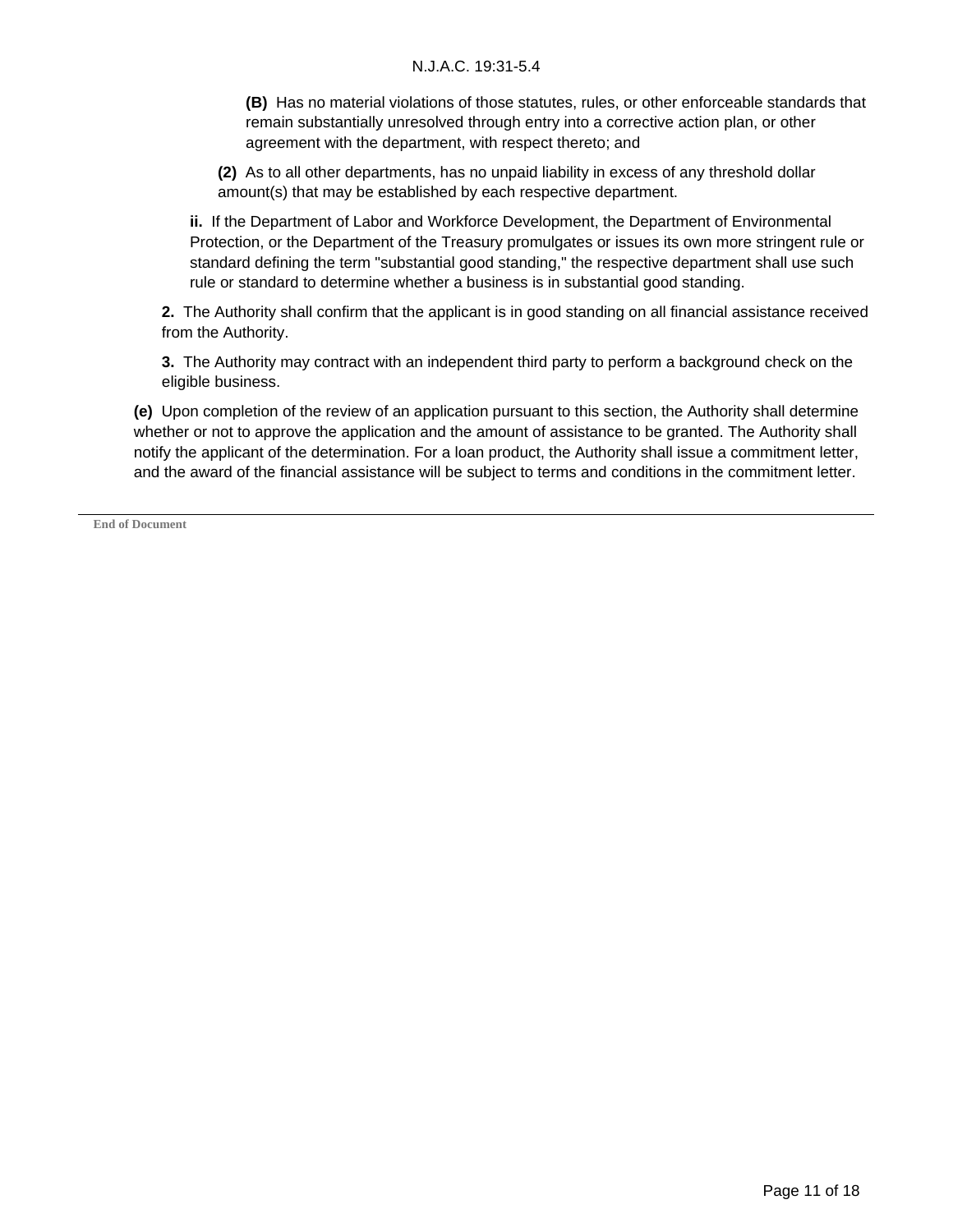

This file includes all Regulations adopted and published through the New Jersey Register, Vol. 53 No. 20, October 18, 2021

### *NJ - New Jersey Administrative Code* **>** *TITLE 19. OTHER AGENCIES* **>** *NEW JERSEY ECONOMIC DEVELOPMENT AUTHORITY* **>** *CHAPTER 31. AUTHORITY ASSISTANCE PROGRAMS* **>** *SUBCHAPTER 5. MAIN STREET RECOVERY FINANCE PROGRAM*

### **§ 19:31-5.5 Grant and loan agreements**

**(a)** For loans, upon satisfaction of conditions in the commitment letter, as determined by the Authority, but before the disbursement of loan funds, the entity shall execute a loan agreement. For grants, following approval by the Authority, but before the disbursement of grant funds, the entity shall enter into a grant agreement with the Authority, provided that the terms of the grant approved to a microbusiness lender in conjunction with a loan shall be included in the loan agreement. All grant agreements and loan agreements shall include, but not be limited to, the following provisions:

- **1.** The amount of the financial assistance and the frequency and dates of disbursements;
- **2.** The term of the agreement;
- **3.** A detailed description of the specific use for which the financial assistance was approved;

**4.** Representations that the entity is in substantial good standing or meets the agreement requirements described at N.J.A.C. 19:31-5.4(d)1;

**5.** A provision requiring the entity to return to the Authority all the financial assistance disbursed if the Authority determines that the entity made a material misrepresentation on its application, which shall be in addition to any other remedies in the agreement and any criminal or civil penalties to which the entity and any corresponding officer may be subject;

**6.** A provision permitting an audit from time-to-time, as the Authority deems necessary, of all evidence, records, or any other evidence of the entity supporting the representations and certifications made as part of the application, the agreements, and any annual reports;

**7.** A requirement for the entity to indemnify the Authority in relation to the loan or grant agreement and the uses of the loan or grant funds and a requirement for insurance from the entity, as determined by the Authority, based on the product and the amount and permitted use of the financial assistance;

**8.** Reporting requirements determined by the Authority to be necessary to verify that the financial assistance is used only for the approved use; and

**9.** Defaults and remedies.

**(b)** For small business grant products established pursuant to N.J.A.C. 19:31-5.3(a), including, but not limited to, the small business improvement grant product and the small business lease grant product, the grant agreement shall additionally include the following:

**1.** The location(s) of the applicant;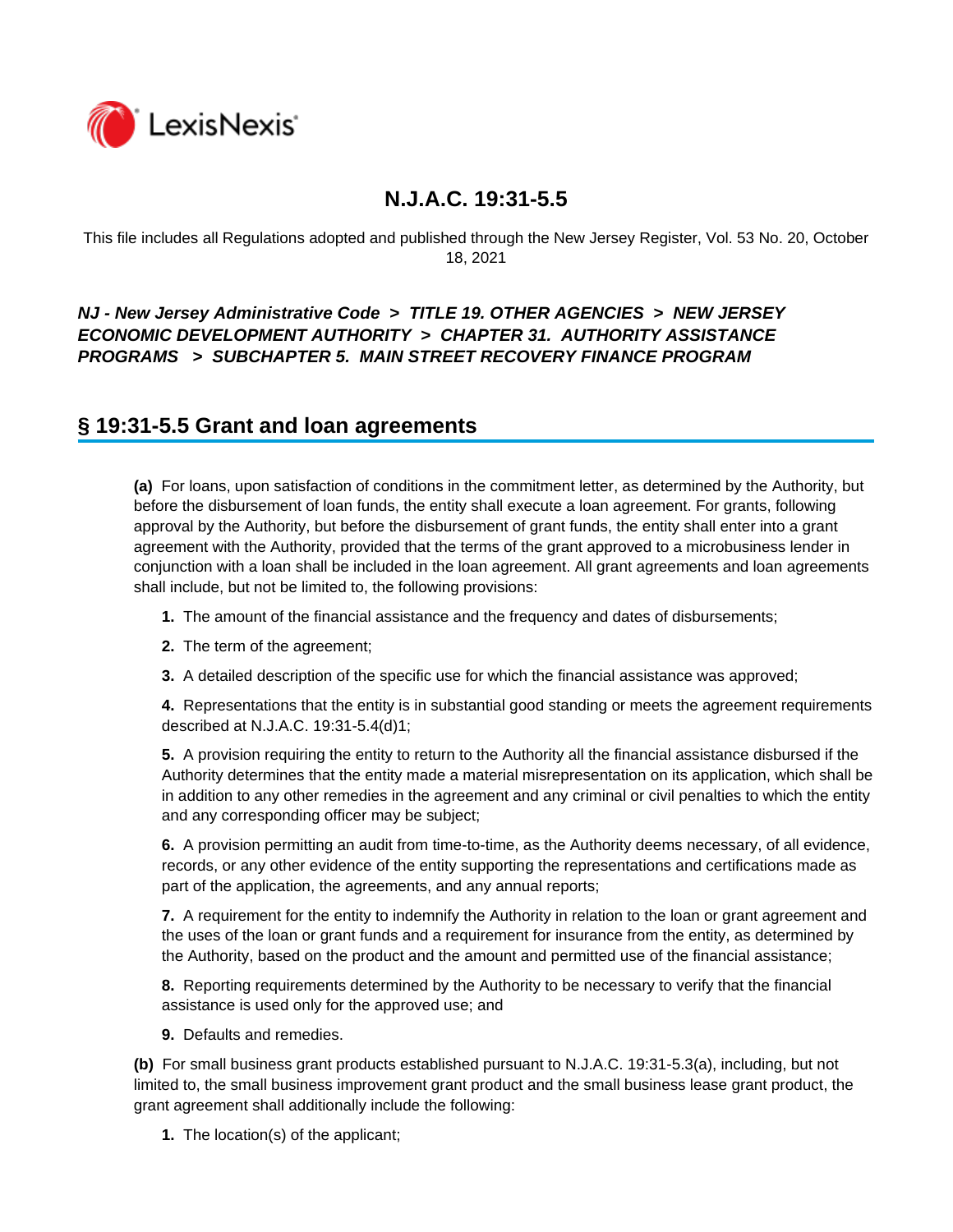**2.** For the small business lease grant product, a requirement for the small business to remain at the same location for five years after the date of closing of the grant;

**3.** For the small business improvement grant product, a requirement for the small business to remain at the same location(s) after the date of closing of the grant for two years, if the grant amount does not exceed \$ 25,000, or four years for all other grant amounts;

**4.** A requirement that the small business pay each full-time or part-time employee employed by the small business not less than \$ 15.00 per hour or 120 percent of the minimum wage fixed under subsection (a) of section 5 of P.L. 1966, c. 113 (N.J.S.A. 34:11-56a4), whichever is higher, except that the small business shall pay not less than 120 percent of the minimum wage to an employee who customarily and regularly receives gratuities or tips;

**5.** A requirement to submit annually for the term of the grant agreement, starting with the first anniversary of the closing of the grant agreement, the following:

**i.** WR 30, payroll reports, or equivalent documentation for the preceding year;

**ii.** Certification and evidence documenting that the eligible small business is in the same location; and

**iii.** Any other items that the Authority shall determine as necessary;

**6.** A provision requiring the entity to return to the Authority all the financial assistance disbursed if the Authority determines that the entity failed to comply with the prevailing wage requirements at N.J.A.C. 19:31-5.3(a)4ii, the green building standards at N.J.A.C. 19:31-5.3(a)4i, the payment of employees at N.J.A.C. 19:31-5.3(a)3ii, and the provision of a tax clearance certificate at N.J.A.C. 19:31-5.3(a)3i; and

**7.** A provision that the Authority shall recognize the amount of time the entity was in compliance with the agreement in calculating any repayment if the business ceases operations or moves to another location in the State.

**(c)** The following apply to financial assistance to microbusiness lenders:

**1.** A requirement that any lending and investing by the microbusiness lender using the grant or loan from the Authority shall be limited to microbusinesses;

**2.** Interest rate and repayment obligations;

**3.** If the Authority approved the loan for the microbusiness lender to invest or lend to microbusinesses, a requirement to submit annually, no later than 30 days after the end of the microbusiness lender's fiscal year, for the term of the grant agreement, a list of the loans the microbusiness lender has provided to microbusinesses using the loan. The list shall include outstanding loans, loans past due, reserves, loss experience, and non-accrual loans. For each loan, the list shall set forth the loan amount approved and disbursed, the job creation or retention anticipated at the time of approval, the location(s) of business, any additional amount of private funding per project, whether the business is women- or minority-owned, whether the business is certified by the State as a "minority business" or a "women's business," and, to the extent known, whether any owner of the microbusinesses is a woman, minority group member, veteran, or LBGTQA person.

**(d)** In any submission required by the Authority pursuant to this section, the applicant, or an authorized agent of the applicant, shall certify under the penalty of perjury that the information provided in the submission is true.

**End of Document**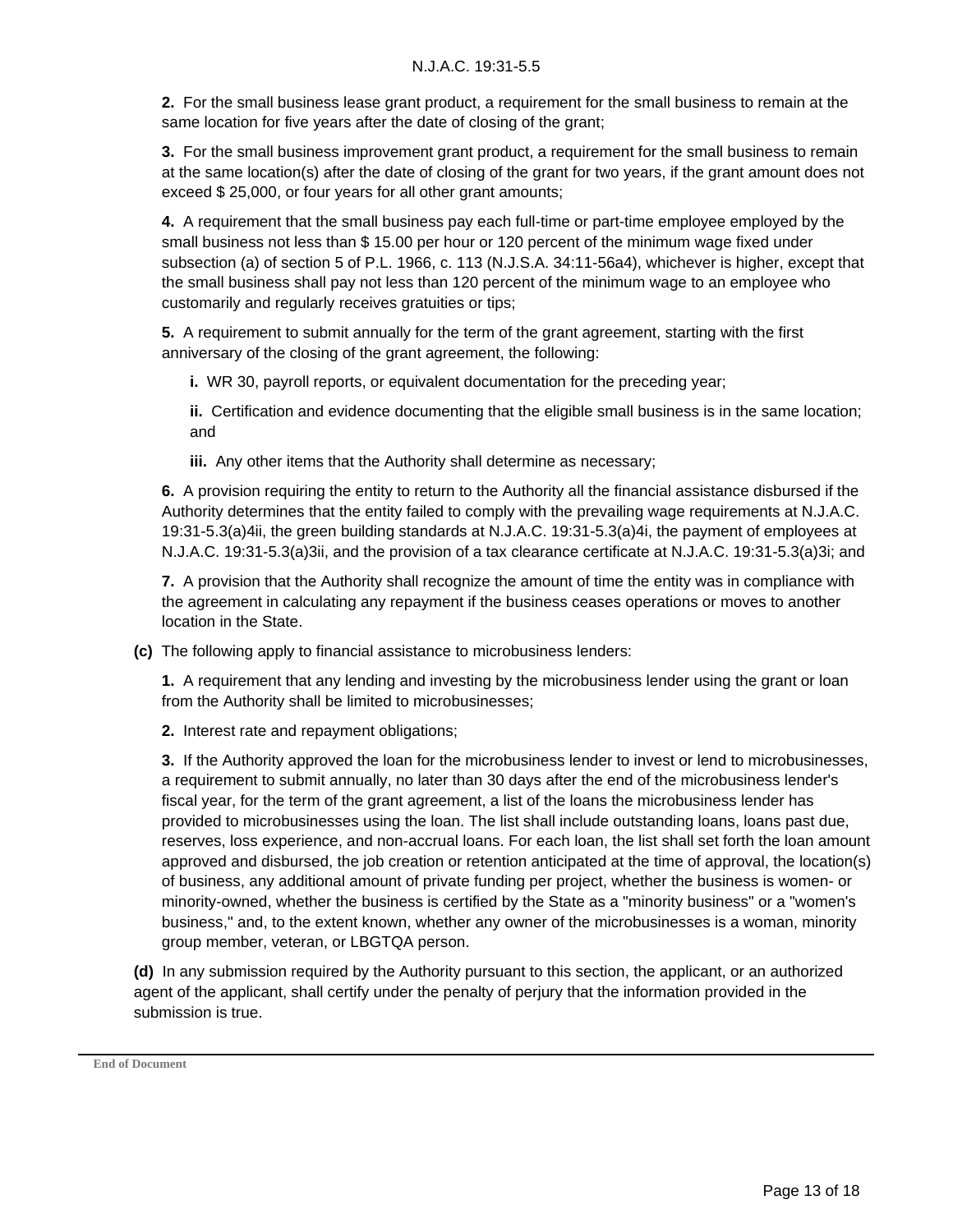

This file includes all Regulations adopted and published through the New Jersey Register, Vol. 53 No. 20, October 18, 2021

*NJ - New Jersey Administrative Code* **>** *TITLE 19. OTHER AGENCIES* **>** *NEW JERSEY ECONOMIC DEVELOPMENT AUTHORITY* **>** *CHAPTER 31. AUTHORITY ASSISTANCE PROGRAMS* **>** *SUBCHAPTER 5. MAIN STREET RECOVERY FINANCE PROGRAM* 

### **§ 19:31-5.6 Fees**

**(a)** In administering the products established under the Program, the Authority shall apply fees to applicants as set forth at N.J.A.C. 19:30-6, except:

**1.** No fee shall be required for applications from small businesses for any grant products; and

**2.** The Authority may waive any or all fees from microbusinesses for any product based on factors such as the prevailing economic conditions, the size of the award, and the purpose of the product.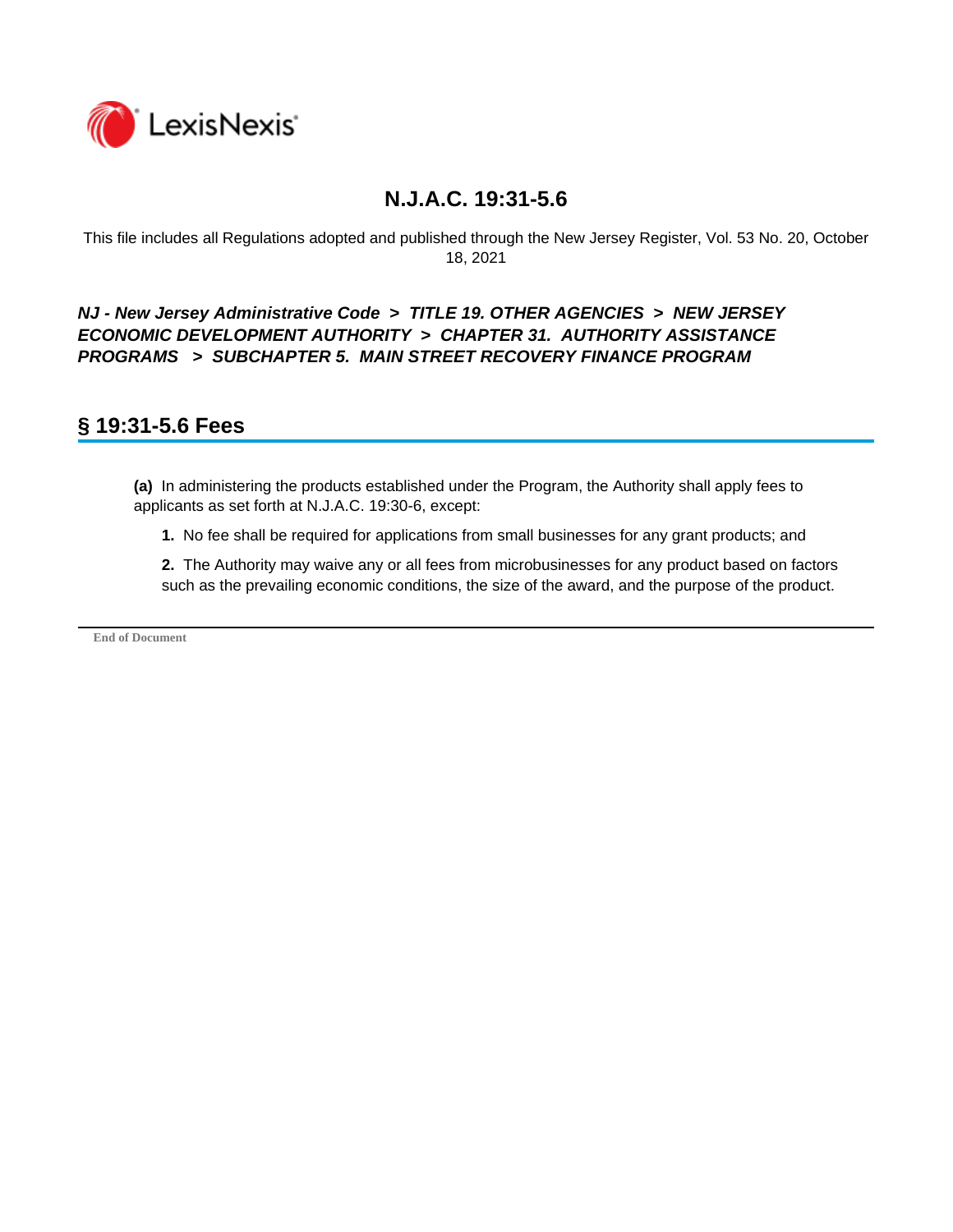

This file includes all Regulations adopted and published through the New Jersey Register, Vol. 53 No. 20, October 18, 2021

### *NJ - New Jersey Administrative Code* **>** *TITLE 19. OTHER AGENCIES* **>** *NEW JERSEY ECONOMIC DEVELOPMENT AUTHORITY* **>** *CHAPTER 31. AUTHORITY ASSISTANCE PROGRAMS* **>** *SUBCHAPTER 5. MAIN STREET RECOVERY FINANCE PROGRAM*

### **§ 19:31-5.7 Affirmative action and prevailing wage**

**(a)** In addition to the employee minimum wage requirements set forth at N.J.A.C. 19:31-5.5(b)4, for small business grant products, the Authority's prevailing wage requirements at P.L. 2007, c. 245 (N.J.S.A. 34:1B-5.1), and N.J.A.C. 19:30-3.4, shall apply to the extent required pursuant to N.J.A.C. 19:31-5.3(a)4ii.

**(b)** In addition to the employee minimum wage requirements set forth at N.J.A.C. 19:31-5.5(b)4, for all other products, the Authority's prevailing wage requirements at P.L. 2007, c. 245 (N.J.S.A. 34:1B-5.1), and N.J.A.C. 19:30-3.4, shall apply to projects undertaken in connection with financial assistance received from the Fund.

**(c)** The Authority's affirmative action requirements at P.L. 1979, c. 303 (N.J.S.A. 34:1B-5.4), and N.J.A.C. 19:30-3 shall apply commencing with August 26, 2021, the effective date of this subchapter, to projects undertaken in connection with financial assistance received under the Fund.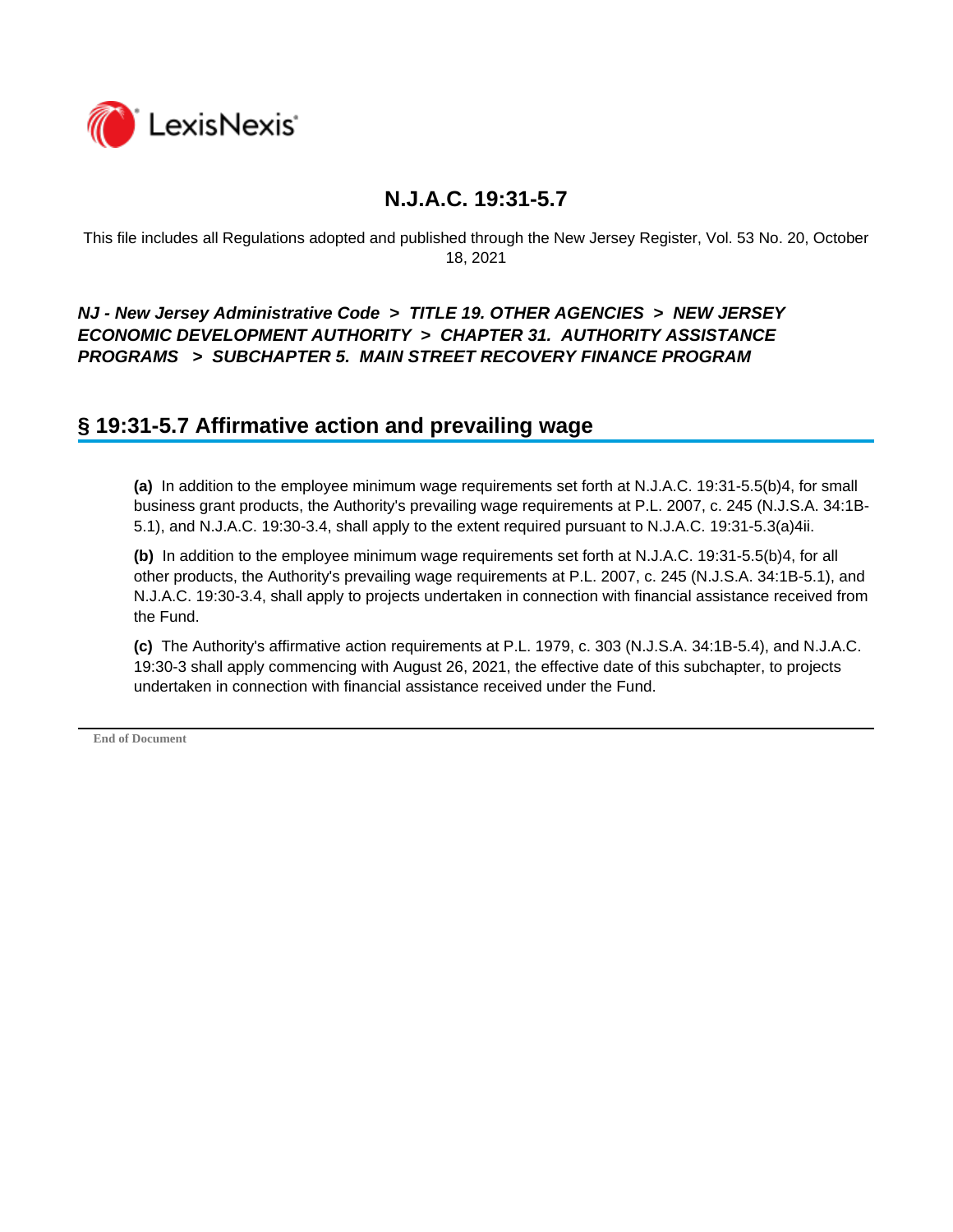

This file includes all Regulations adopted and published through the New Jersey Register, Vol. 53 No. 20, October 18, 2021

### *NJ - New Jersey Administrative Code* **>** *TITLE 19. OTHER AGENCIES* **>** *NEW JERSEY ECONOMIC DEVELOPMENT AUTHORITY* **>** *CHAPTER 31. AUTHORITY ASSISTANCE PROGRAMS* **>** *SUBCHAPTER 5. MAIN STREET RECOVERY FINANCE PROGRAM*

### **§ 19:31-5.8 Appeals**

**(a)** Any action by the Board shall be effective 10 business days after the Governor's receipt of the minutes, provided neither an early approval nor veto has been issued.

**(b)** An applicant may appeal an action by the Authority by submitting in writing to the Authority, within 10 business days from the effective date of the Authority's action, an explanation as to how the applicant has met the product criteria. Such appeals are not contested cases subject to the requirements of the Administrative Procedure Act, N.J.S.A. 52:14B-1 et seq., and 52:14F-1 et seq., and the Uniform Administrative Procedure Rules, N.J.A.C. 1:1.

**(c)** Appeals that are timely submitted shall be handled by the Authority as follows:

**1.** The Chief Executive Officer, or other Authority staff designated under delegated authority, shall designate an employee of the Authority to serve as a hearing officer for the appeal and to make a recommendation on the merits of the appeal to the Authority. The hearing officer shall perform a review of the written record and may require an in-person hearing. The hearing officer has sole discretion to determine if an in-person hearing is necessary to reach an informed decision on the appeal. The Authority may consider new evidence or information that would demonstrate that the applicant meets all of the product criteria.

**2.** Following completion of the record review and/or in-person hearing, as applicable, the hearing officer shall issue a written report containing his or her finding(s) and recommendation(s) on the merits of the appeal. The hearing officer's report shall be advisory in nature.

**3.** The Board, or the Chief Executive Officer, or other Authority staff under delegated authority, shall issue a final decision on the appeal as follows:

**i.** If the Board is issuing the final decision, the Chief Executive Officer may include a recommendation to the written report of the hearing officer.

**ii.** The applicant shall receive a copy of the written report of the hearing officer, which shall include the recommendation of the Chief Executive Officer, if any, and shall have the opportunity to file written comments and exceptions to the hearing officer's report within five business days from receipt of such report.

**iii.** The Authority shall consider the hearing officer's report, the recommendation of the Chief Executive Officer, if any, and any written comments and exceptions timely submitted by the applicant. Based on that review, the Authority shall issue a final decision on the appeal.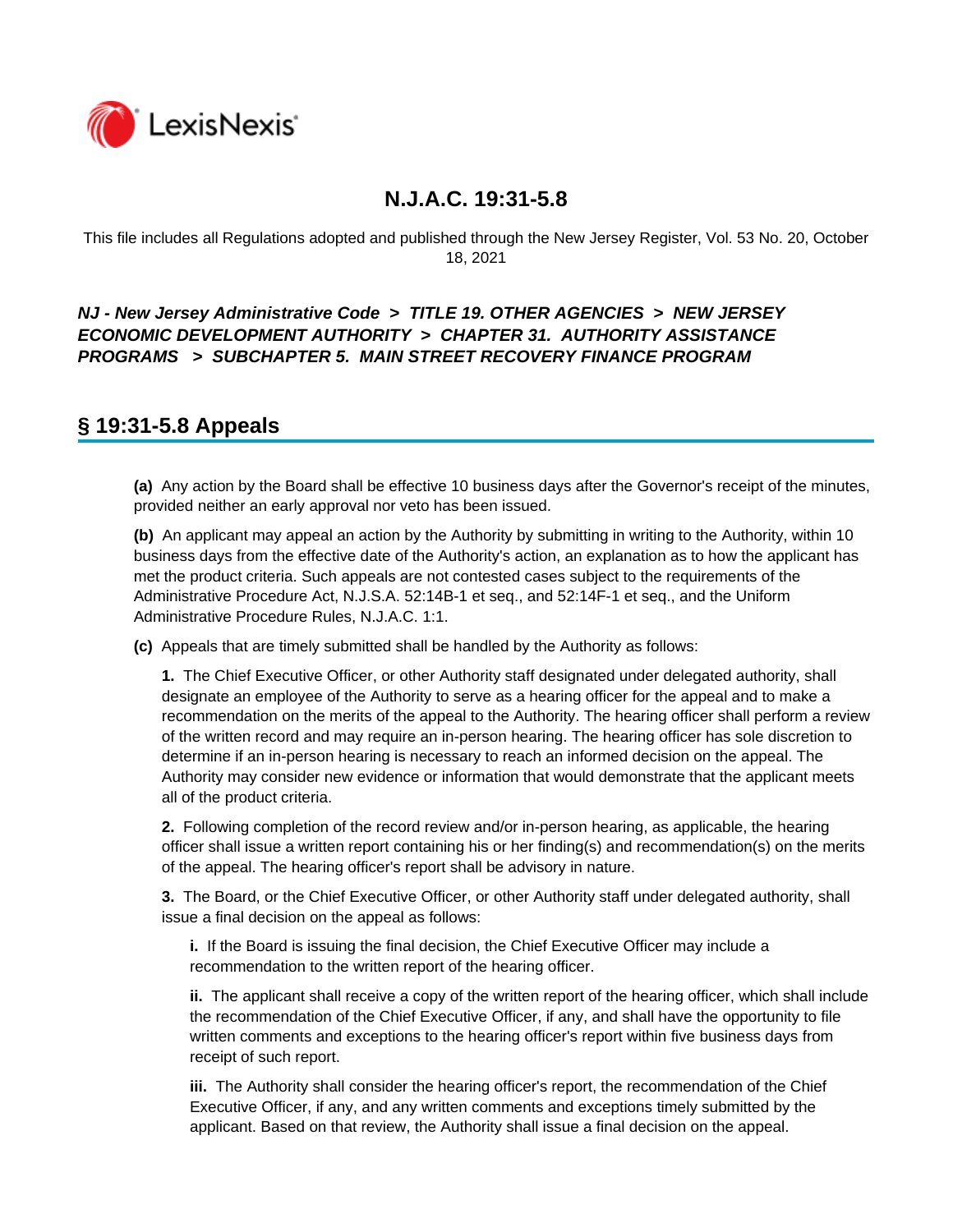**4.** Final decisions rendered by the Authority shall be appealable to the Superior Court, Appellate Division, in accordance with the Rules Governing the Courts of the State of New Jersey.